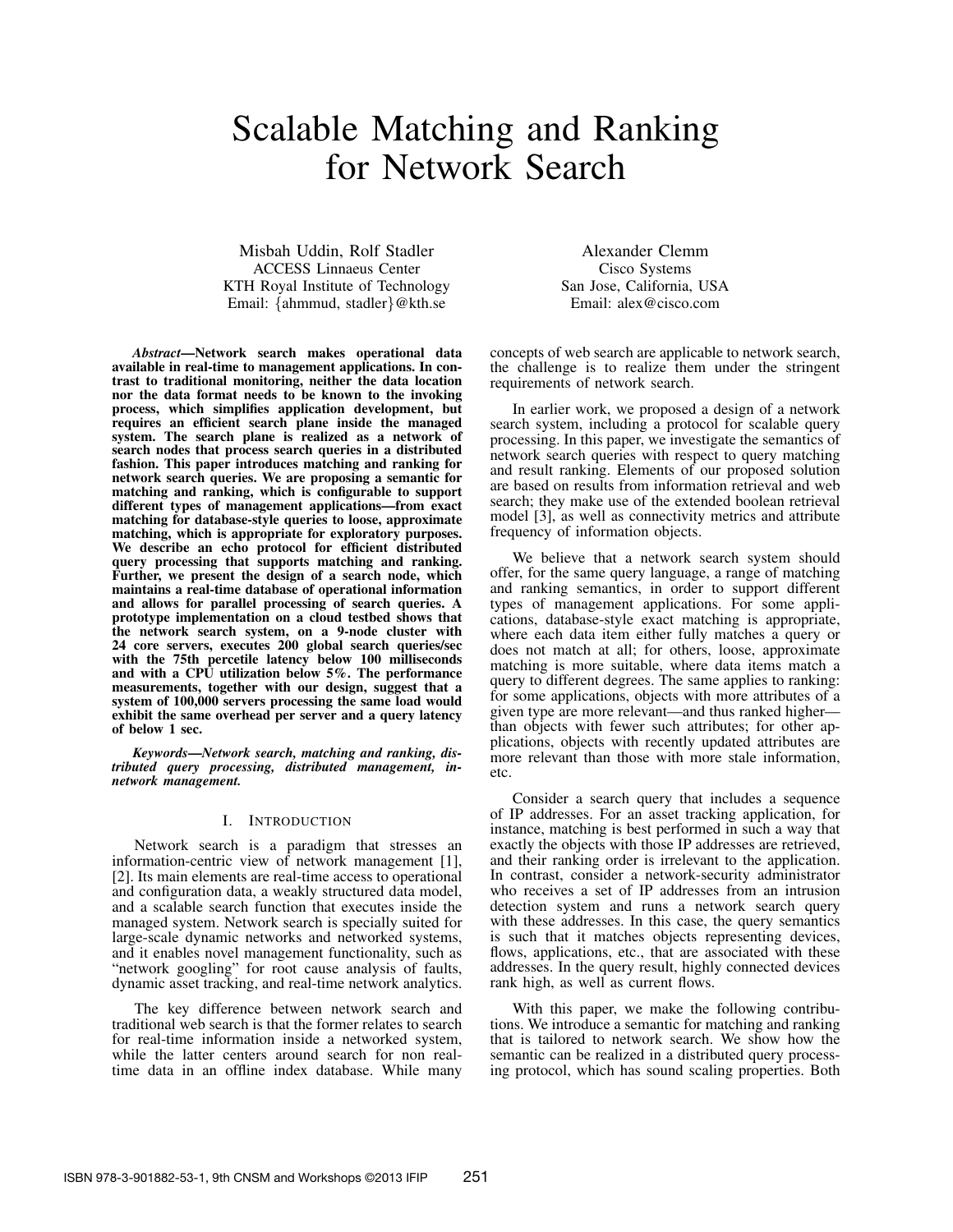the matching and ranking functions are configurable. The possible configurations range from supporting exact matching, which allows database-style retrieval, to loose, approximate matching, which is similar to the matching semantics of the vector space model in information retrieval [4], and which supports exploration of the information space. Configuration parameters can be given at query invocation time, and our design allows a network search system to concurrently process queries with different matching and ranking semantics. The paper further presents the design of a search node supporting multicore hardware. Lastly, we report performance figures from a prototype implementation on a cloud testbed, which demonstrates the feasibility of engineering a high performance network search system.

# II. RELATED WORK

Most of the research in matching and ranking has been performed in the context of web search or search related to extensions of traditional web technologies. Many concepts that have been applied in web search and possibly refined later are based on earlier work in information retrieval (IR). IR does not generally distinguish between matching and ranking. Given a search term, an IR system produces a set of objects, each associated with a matching score. This score is often based on two metrics: the term frequency  $tf$  and the inverse document frequency  $\text{id}f$  [5]. Two examples of IR models that are relevant to this paper are the vector space model and the extended boolean retrieval model [3]. A brief discussion of IR concepts with respect to network search can be found in [1].

Traditional web search is performed on static web content and uses primarily link analysis for ranking, for example, PageRank [6] and HITS [7]. Current web search engines, which search static as well as dynamic content, use hundreds of metrics to compute ranking scores; in addition to page ranks, these metrics include a range of page usage statistics, matching scores from different IR models, freshness of data, etc. [8]. The weights of these metrics are generally determined using machine learning techniques applied to query logs [9], [10]. A widely used matching scheme in web search is BM25F, which is an extension of the popular IR model Okapi BM25 [11]. It is based on partitioning information on a web page into different fields, which are matched according to their importance.

With the evolution of Web 2.0, new functionality has been introduced, which gives rise to new metrics for ranking. For instance, in social tagging systems, metrics based on tags for pages and links influence the ranking score [12]; in live search systems, the freshness of the data influences the score [13]. Recently, webbased frameworks have been developed that provide access to specific types of information. For instance, the Web-of-Things framework, which supports Internet-of-Things technology, includes search functions that match against numerical values [14]. Second, the Web-of-Data framework makes available massive datasets in form of graphs. Term matching is performed against attributes associated with graph nodes [15], [16].



Fig. 1. An architecture for a network search system [1]

# III. A DISTRIBUTED ARCHITECTURE FOR NETWORK SEARCH

Figure 1 shows an architecture for a network search system, which we introduced in [1]. Its key element is the *search plane*, which conceptualizes the network search functionality. This plane contains a network of *search nodes*, which have processing and storage capacities. A search node can communicate with a set of neighbors, which are identified through links of the network graph. The design of this plane supports searching in a distributed and parallel fashion. A search node can be realized in various ways: it can be part of the management infrastructure outside the managed system, it can be run as a standalone network appliance, or it can be integrated into a network element using a variety of technologies. Our current prototype implements the third option.

The bottom plane in Figure 1 represents the physical network that is subject to search. Each network element is associated with a search node, which maintains (or has access to) configuration and operational data from that network element. This data is modeled as a set of objects, whose structure is described in Section IV-A. Note that the figure shows the simplest form of association between a network element and a search node; it is possible that a search node maintains data from several physical devices, or, alternatively, a device updates data on several search nodes. The top of Figure 1 shows the management plane, which includes the systems and servers running processes for network supervision and management.

There are three important interfaces in this architecture. The first is the search interface, which supports the query language discussed in Section IV-B. We envision that every search node is an access point for search queries. The second interface defines the interaction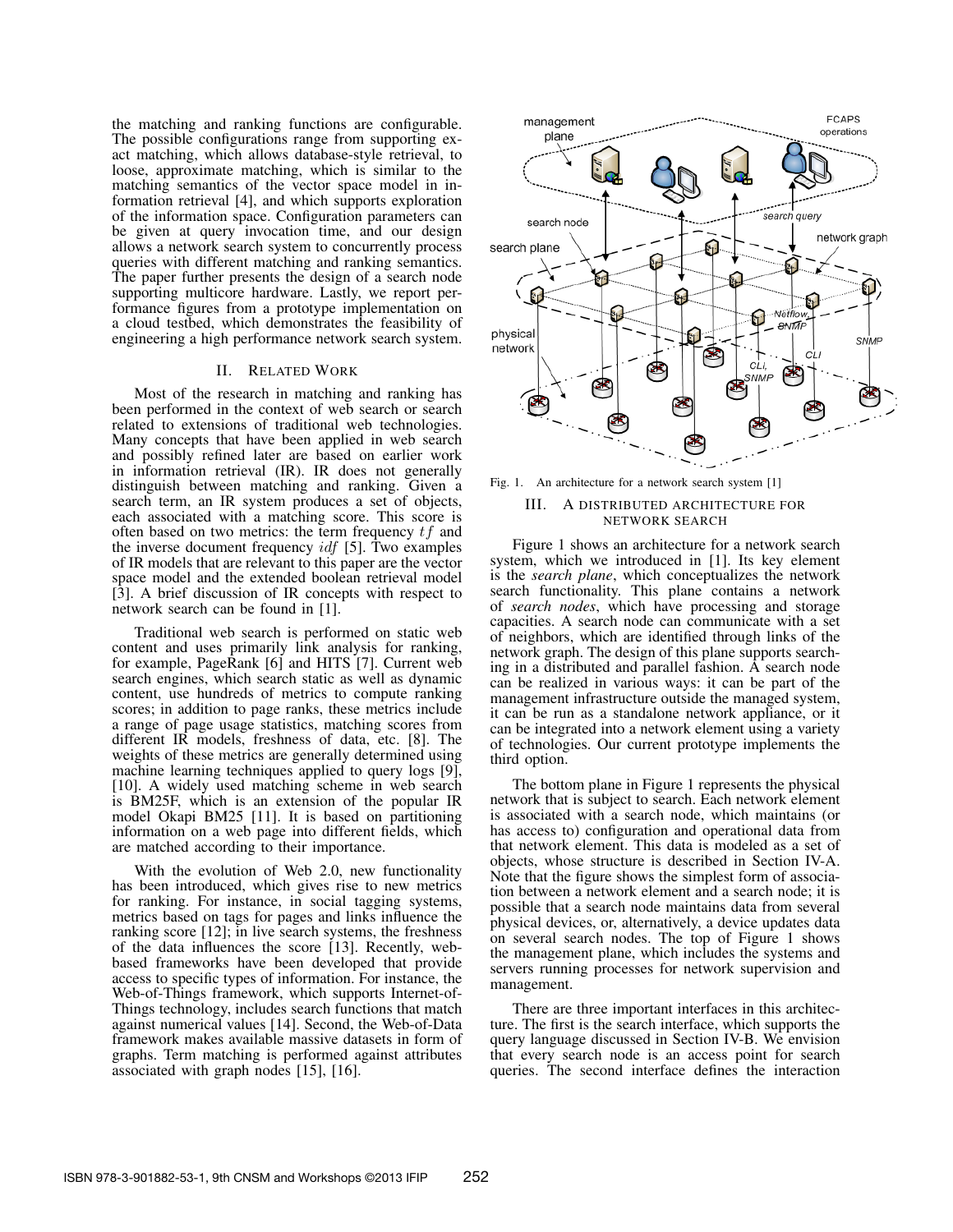between a search node and a network element, which can be realized through polling or can be push based. This interface is technology-dependent and possibly proprietary. The third interface is the peer interface between the neighboring search nodes. It enables node to interact for distributed processing of search queries.

Each search node runs a process that communicates with the associated network element(s) from which it retrieves network data. A database function dynamically maps that data into the information model for network search and updates the local search database.

Search functions, invoked from the management plane through query invocation, are executed as distributed algorithms on the graph of search nodes. During the execution of a query on a search node, the local search database is accessed, the matching of the local query against stored indices is performed, and the local search result is possibly aggregated with results from other nodes.

### IV. A SEMANTIC FOR MATCHING AND RANKING OF NETWORK SEARCH QUERIES

Following [17], our model for network search includes a four-tuple  $\langle O, Q, M, R \rangle$ . Here, O is the set of objects that represents the object space;  $Q$  is the set of syntactically correct queries on this space; M is the matching function, which determines, for a query, the set of objects in the query result;  $R$  is a ranking function, which orders the objects in the query result. In the following, we review the object model and the query language. Then, we introduce the matching and ranking functions for network search.

# *A. The object model*

In [2], we presented an object model for network search. Objects in this model can represent physical and logical entities in a networked system, such as routers, servers, IP flows, virtual machines, etc. An object is modeled as a bag of attribute-value pairs for short, attributes—whereby an attribute can contain configuration or operational information. An object has a unique name and a type, both of which are modeled as attributes. Figure 2 shows three sample objects. We say two objects are linked if they share an attribute.

# *B. The query language*

In [2], we presented a query language for nework search, the core of which is given in BNF notation:

$$
q \to t \mid q \wedge q \mid q \vee q \tag{1}
$$

$$
t \to a \mid v \mid a \text{ op } v \tag{2}
$$

$$
op \to = \vert < \vert \cdots \tag{3}
$$

Rule (2) states that a token in this language is either an attribute name  $a$ , a value  $v$ , or an attribute-value pair  $a$  OP  $v$ . According to rule (1), a query can be a single token, or it can be constructed using tokens and boolean operators. We leave out here the discussion of the projection, aggregation and link operators of the language, because they are not essential to the discussion in this paper.

# *C. A semantic for matching search queries*

In the simplest case, a matching function  $M$  maps a query and an object onto a boolean value, i.e.,  $M : Q \times Q \rightarrow \{0, 1\}$ . An object either matches a given query, in which case it is included in the result set of the query, or it does not match, in which case it is not part of the query result. We say that  $M$  is an exact matching function, if it maps to a boolean value. Such matching functions are generally used in databases. Also, the semantics of the query language we introduced in [2] is based on exact matching.

Web search does not use exact matching but approximate matching. In this case, the matching function M maps a query and an object onto a matching score in the interval 0–1, i.e.,  $M: Q \times O \rightarrow [0, 1]$ . If M returns 0, the object is not included in the result set of the query; otherwise, it is included, and the value indicates the relevance of the object for the query: the higher the value the better the match.

Network search is similar to web search in the sense that search is often used to explore an information space, and the simple syntax of the query language does not always allow to express the intention of the invoker. Therefore, approximate matching should be supported in network search. Note also that exact matching is a special case of approximate matching.

In order to define the matching function M for approximate matching, we apply the extended boolean retrieval model, a popular IR model which was proposed by Gerard Salton et al. in 1983 [3]. The query language of this model is close to the one we are using for network search. An important part of the model is a similarity function, which measures the similarity between a query and an object, and which is analogous to the matching function  $M$  in the network search model.

Our function  $M$  uses two basic metrics from information retrieval, the term frequency  $tf$  and the inverse document frequency *idf*. In the network search model, these metrics relate to tokens of the query language. This means that the term frequency expresses the frequency of occurences of an attribute name, an attribute value and an attribute in an object, and the inverse document frequency indicates the inverse of the number of occurences of attribute names, attribute values and attributes in the object space. To give a specific example, consider the query with the token IP-address. The term frequency for this token and object (a) in Figure 2 is the number of occurences of this attribute normalized by the total number of attributes of the object, i.e.,  $tf = 0.333$ . The inverse document frequency for this token relates to the probability that an object has the attribute *IP-address*. (We give here simplified version of the formulas for  $tf$  and  $idf$  in order to stress the basic ideas.)

For a specific object  $o$ , we compute M for a token t as  $M(t) = tf_t \cdot idf_t$ . Following [3], we define the function  $M$  for queries that are constructed out of  $n$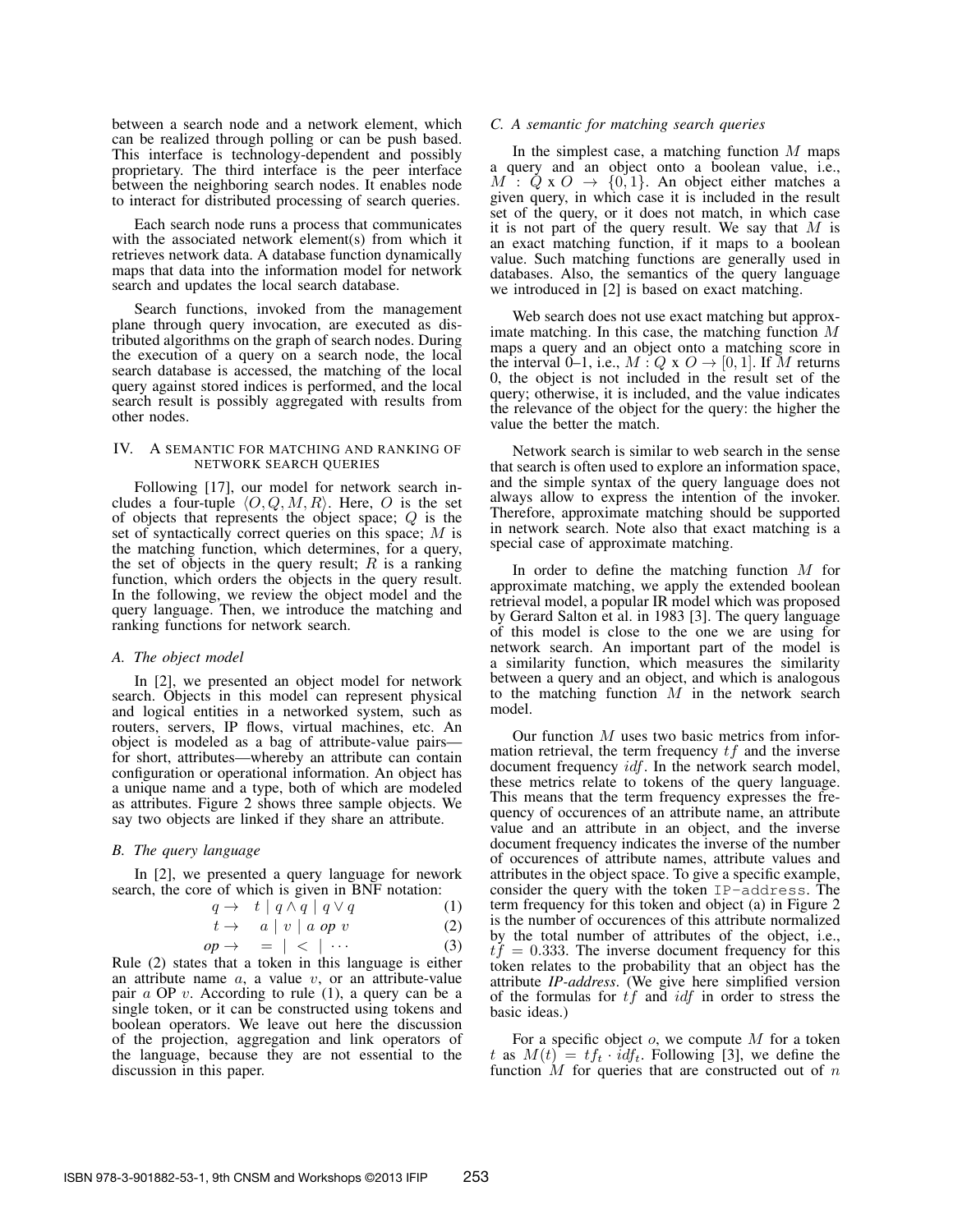| object-name       | $\ddot{\phantom{0}}$ | $urn:ns:cloud-08$ |                   |                |                    | object-name       | $\sim 100$           | urn:ns:instance-18 |
|-------------------|----------------------|-------------------|-------------------|----------------|--------------------|-------------------|----------------------|--------------------|
| object-type       |                      | server            | object-name       | $\mathbb{R}^n$ | urn:ns:instance-07 | object-type       | $\ddot{\phantom{0}}$ | VM                 |
| cpu-core          |                      | 12                | object-type       |                | <b>VM</b>          | cpu-core          | $\ddot{\phantom{0}}$ |                    |
| memory            | $\ddot{\phantom{a}}$ | 32 GB             | cpu-core          |                | $\overline{2}$     | memory            |                      | $2$ GB             |
| <b>IP-address</b> | ÷                    | 172.13.1.31       | memory            |                | 4 GB               | <b>IP-address</b> |                      | 192.168.1.19       |
| <b>IP-address</b> |                      | 172.13.1.32       | <b>IP-address</b> |                | 192.168.1.5        | server            |                      | $urn:ns:cloud-07$  |
| <b>IP-address</b> | $\ddot{\phantom{0}}$ | 172.13.1.33       | server            | ٠              | $urn:ns:cloud-08$  | load              | ٠                    | 0.4                |
| load              |                      | 0.85              | load              |                | 0.5                | customer          |                      | urn:ns:john:watson |
| uptime            | ٠                    | 11350735.47       | customer          | $\cdot$        | urn:ns:john:watson | uptime            |                      | 650735.47          |
| <sub>OS</sub>     |                      | Ubuntu-3.04       | uptime            |                | 350735.47          | hypervisor        |                      | kvm                |
| (a)               |                      |                   | (b)               |                |                    | (c)               |                      |                    |

Fig. 2. Sample objects in a search space. (a) an object that represents a server in a cluster, (b)–(c): two objects that represent virtual machines in servers.

tokens and boolean operators as follows:

$$
M(q_1 \vee \cdots \vee q_n) = \frac{\| (M(q_1), \cdots, M(q_n)) \|_p}{\sqrt{n}} \tag{4}
$$
  

$$
M(q_1 \wedge \cdots \wedge q_n) = 1 - \frac{\| (1 - M(q_1), \cdots, 1 - M(q_n)) \|_p}{\sqrt{n}} \tag{5}
$$

Equations 4 and 5 use the  $L_p$  vector norm, also known as P-norm. Choosing  $p = \infty$  results in M being the matching function of the (conventional) boolean model in IR, i.e., M performs exact matching [18]; choosing p in the interval  $[1, \infty)$  results in an approximate matching function. Changing  $p$  to a smaller number increases the number of matched objects for a given query. For  $p = 1$ , M becomes the matching function of the vector space model in IR and performs loose approximate matching [4]. With equations 4 and 5, the matching function on any boolean expression is well-defined.

In our matching model, all tokens have the same weight. The framework in [3] upon which we base our matching function allows us to include weights for tokens in a straightforward way. We plan to study such an extension as part of our future work. (Models for term weights are important for web search systems.)

# *D. A ranking function*

A ranking function  $R$  maps the result set of a query q onto an ordered list. The result set  $O<sub>q</sub>$  of query q includes those objects in the object space whose matching score is positive, i.e.,  $Q_q = \{o \in O | M(q, o) > 0\}.$ The first element of the list is the object that is most relevant to the query, and the relevance decreases with each subsequent list element. In search systems, this list is often truncated after  $k$  elements in order to limit the size of the result set. Note that the matching function M introduced in the above Section IV-C is a ranking function. In the following, we will extend  $M$  to include heuristics that are relevant to network search, and we will express the relevance of an object to a query in form of a ranking score.

The first metric we are considering measures the similarity between an object and the query, the second relates to the connectivity of an object within the graph of all objects, whereby links between objects express relationships through joint attributes (see Section IV-A), and the third relies on information freshness. In the search literature, such metrics are also called weights or signals.

First, our similarity metric uses the matching function M discussed above, extended to accomodate our object model. The matching rule for an object name is extended, so that a token matches a substring in a name, e.g., 'john' matches 'urn:ns:john:watson'. Also, the contribution to the matching score is higher for the name and the type attributes than for other attributes in an object, since we consider objects matching a query via name or type more relevant to the query than objects matching the query via other attributes. Second, the ranking score considers the connectivity of an object within the graph of all objects. The intuition behind this metric is that a high connectivity of an object signifies a high importance of this object. In web search, the same idea of measuring connectivity is behind the page rank or hub score metrics [19]. Third, the ranking score considers the freshness of the information contained in an object: the more recent the information, the higher the score, which means that fresh information is more relevant to a query. Finally, note that other metrics can be considered when computing the ranking score, for instance, metrics relating to location or search history of a query invoker. Such metrics have proven useful in other search systems, and we plan to study them for possible inclusion in our network search system. We compute the ranking function  $R$  as a weighted sum of the above metrics.

The matching and ranking functions discussed in this paper compute, for a given query  $q$  and object space  $O$ , the result set and an ordering of objects within the set. The position of an object within this ordering expresses its relevance with respect to the query. It is important to recognize that this relevance is highly dependent upon the management task that uses network search to obtain information from the network. For instance, consider three different management tasks: a human operator who "googles the network" to identify the root cause of a fault, a cloud management application that performs virtual asset tracking, and an anomaly detection application that searches for abnormal patterns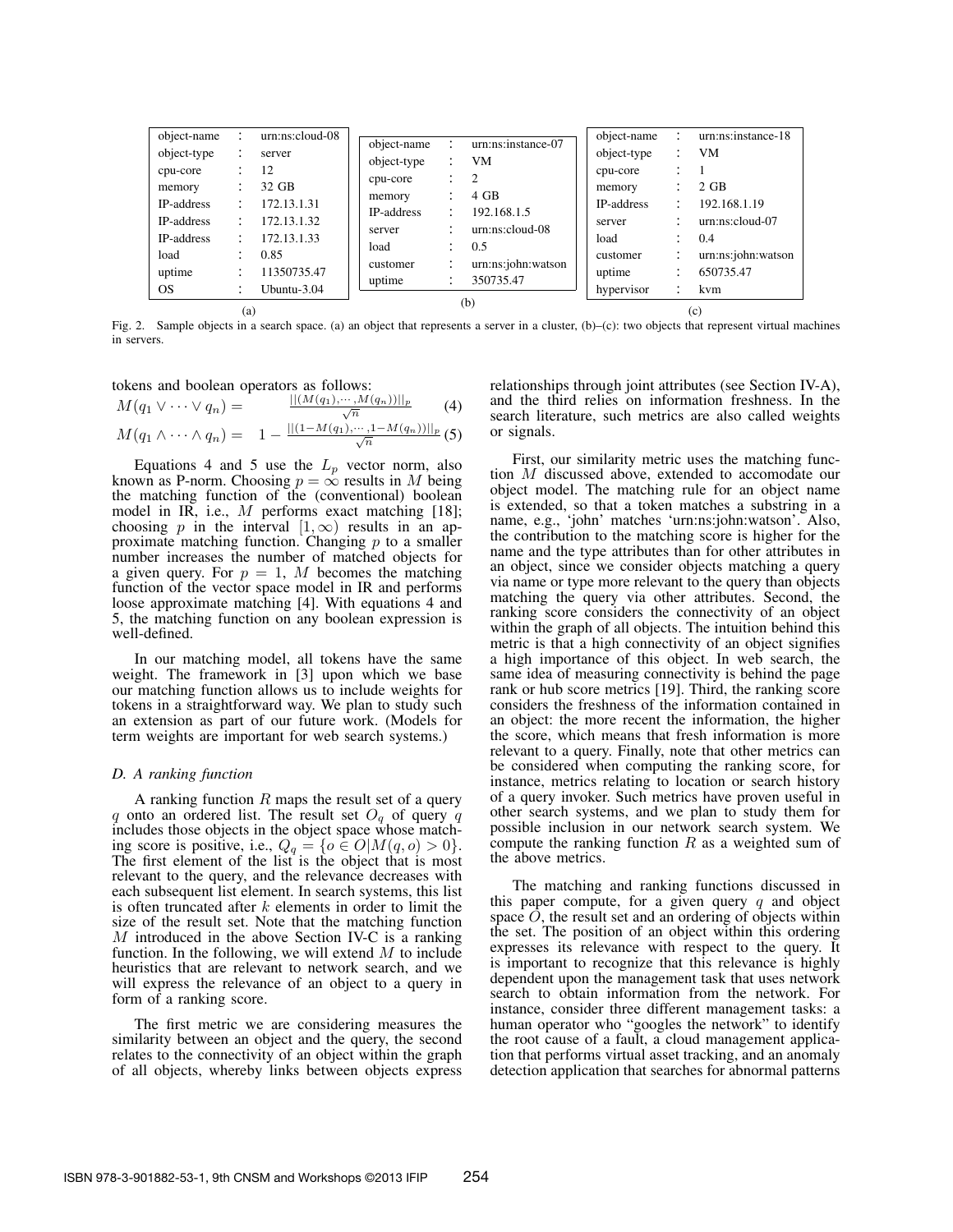in network state information. For the same or similar queries, all these applications may consider different result sets as appropriate and different ordering policies to reflect their respective relevance. For this reason, matching and ranking modules in a network search system must be generic, so that they can be instantiated for specific application purposes. In our current design and system implementation, the matching function can be initialized with different term weights and different values for the p vector norm ( $p = \infty$  for exact matching,  $p < \infty$  for approximate matching, and the default is  $p = 2$ ). The ranking function can be initialized with different weights for the metrics discussed above. A weight can be set to 0 to ignore a specific metric.

# V. DISTRIBUTED PROCESSING OF SEARCH QUERIES

Our approach to process network search queries makes use of the echo protocol, a tree-based protocol suitable for distributed polling [20] [21]. It is based on an algorithm first described by Segall [22]. The echo protocol executes on the network graph of the search plane (Figure 1). It can be started on any search node once a query  $q$  has been received. First, the query is disseminated to every node and executed against the local database D. The results of all local operations are sent along a spanning tree, where the partial results are aggregated. The definition of the local operation, the aggregation operation of the query result, and the current local state of the query collection, are modeled in an object, called the *aggregator object* of the echo protocol.

Figure 3 shows the aggregator object for distributed processing of queries expressed in the language given in Section IV-B. The object contains the functionality for local data retrieval, matching and ranking, as well as for incremental aggregation of the partial results along a spanning tree. The state of the aggregator object is captured in the variable  $qr$ , which stores the local search result of query q, potentially also an aggregated search result.  $qr$  is of type dictionary, which contains 3-tuples of the structure (object name, object, ranking score). Each tuple contains an object retrieved from the local database, together with its ranking score relative to query q. The dictionary function *insert()* inserts a tuple into a dictionary, the function *merge()* combines two dictionary into a single one, and the function *top* $k()$  creates a dictionary with the top  $k$  tuples, according to decreasing ranking score, of a given dictionary. The procedure *local()* in Figure 3 initializes the aggregator state, executes the query  $q$  against the local database D, implicitly through invoking the matching function  $M$ , stores the query results in  $qr$ , which includes invoking the ranking function  $R$ , and reduces  $qr$ , if needed, to include the top  $k$  objects only. The procedure *aggregate()* aggregates the local state qr with the state  $child - qr$  from a child node by merging the two dictionaries and reducing the size of the resulting dictionary if applicable. This procedure implements the process of the distributed aggregation by the echo protocol. Figure 3 contains the partial pseudocode of the aggregator object. For instance, the processing of

1: aggregator object processQuery( )

- 2: var: *qr* : dictionary;
- 3: procedure local( )
- 4:  $qr := \{\}$ ;
- 5: **for** each  $o \in M(q, D)$  do
- 6: *insert* (name(*o*), *o*, R(*q*,*o*)) into *qr*;

7: *qr* := *top-k(qr)*;

8: procedure aggregate(*child-qr*: dictionary)

9: *qr* := *top-k(merge(qr, child-qr))*;

Fig. 3. Aggregator for processing a query  $q$  on a node with local database D.

operators of the full query language [2], including, the projection, aggregation, and link operators, is missing. An aggregator object that processes these operators is given in [2]. Second, the code in Figure 3 does not reflect the fact that the matching function M and the ranking function  $R$  are parameterized (see Section IV-D). These parameters must be passed together with the query q to the aggregator object. Third, both M and R rely on object metrics, which must be retrieved from the local database. Two of these metrics, idf for each attribute and connectivity for each object, are global and are computed using a global aggregation protocol, which runs independent from query processing.

The performance properties of the echo protocol [20], which determines key performance metrics of the query processing scheme, suggests that the presented generic approach to network search is a scalable solution. For instance, the execution time of a query grows proportionally with the height of the spanning tree, which is upper bounded by the diameter of the network graph. The protocol overhead is evenly distributed on the network graph, as two messages traverse each link during the execution of echo. Lastly, the number of messages each search node processes is upper bounded by the degree of the network graph.

# VI. DESIGN AND IMPLEMENTATION OF A SEARCH NODE

The search node is the key architectural component of a network search system (Figure 4). All search nodes are identical in functionality and co-operatively provide the network search service. A search node has an interface to the management plane, which provides an access point for network search, it executes distributed query processing (echo protocol, local data access, matching, ranking, and aggregation), it maintains a real-time database with network objects, and it includes a sensor subsystem that populates this database. The performance goals for designing a search node are (a) low latency for search queries, for supporting real-time search requirements; (b) low computational overhead for query processing, since search nodes may be hosted by service devices; (c) high throughput of search queries, since we expect a high number of concurrent queries in a large system; (d) support for a large number of network objects (larger than 10,000), to make available to network search an extensive set of operational data.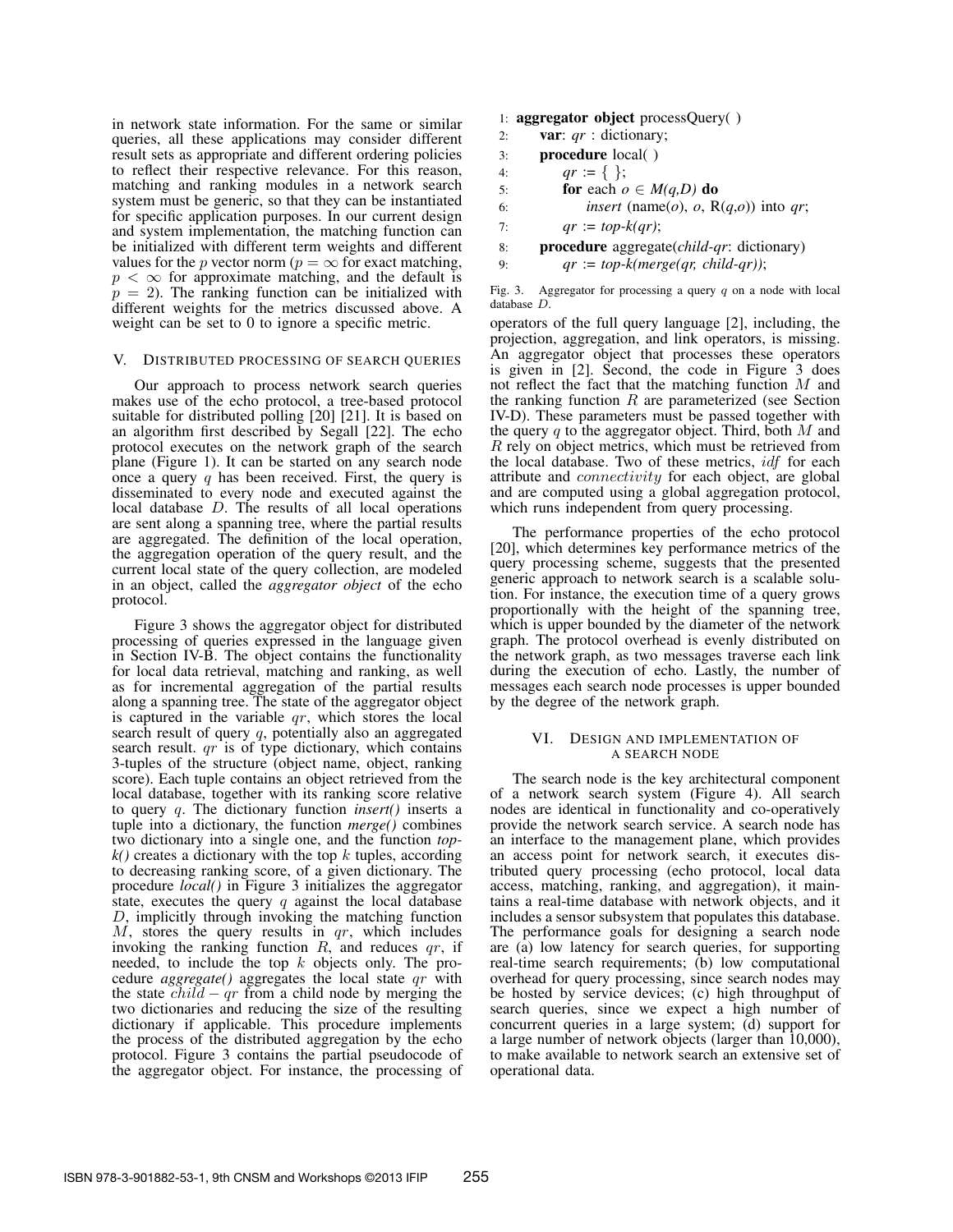Figure 4 shows the main components of a search node and their interactions. A search node has three interfaces: to the management plane, to peer nodes of the search plane, and to associated devices (possibly internal to a device) of a networked system. The component on top of the figure is dedicated to query processing. It interacts with the management plane, peer nodes and the local database. The component on the bottom includes the sensing functionality that updates the database.

The component in the middle of the figure contains the database module. Our design calls for a document oriented NoSQL database with object-level access [23]. Such a database allows us to implement our object model in straightforward way, and it supports the processing of search queries by providing the basic functionalities for token matching through the database query interface. The object database is complemented with an index structure with entries of the form (key, object id, matching metric, ranking metric). The key field refers to a token in the query language, object id is a pointer to the object in the database, and the matching and ranking metrics contain information needed by the matching and ranking functions for query processing. The index significantly increases the performance of token matching, at the expense of maintaining it.

Distributed query processing is achieved by local processing and exchanging of messages between search nodes. Figure 5 shows our design for distributed query processing. Each circle (in the bottom of Figure 5) represents a thread that executes asynchronously. The distributed design allows us, on a multicore hardware, to achieve a higher throughput for processing search queries and a lower query latency compared to a straightforward single-thread design. On top of the figure, we find buffers for incoming and outgoing messages, two buffers for each peer node or process in the management plane. A message router retrieves the messages from the message in-buffers and places them in the input queues of the query processors. Messages that relate to the invocation of the same query, i.e., which contain the same invocation identifier, are assigned to the same processor. A query processor retrieves a message from its input queue and executes a query processing step. Such a step includes updating the state of the query invocation, for instance, updating the states of the echo protocol and its aggregator, and executing the procedures in the aggregator, for instance the procedure *local()*, which accesses the local database. As part of the query processing step, one or more messages are generated, which the query processor inserts into the output queue. Another message router places messages from this queue into the appropriate message out-buffers. The optimal number of query processors in a system configuration is dependent on the hardware platform of the search node. In addition, it depends on the database capacity and the amount of CPU resources that can be devoted to network search.

We implemented the design of the search node on a multicore architecture. All components, except the database system, are written in Python. We use



Fig. 4. Architecture of a search node

the multiprocessing package for threading on a multicore hardware. The database component is based on MongoDB [24], a popular opensource database system. MongoDB is a document-oriented NoSQL system that realizes a persistent database. (It includes supports for distributed databases, which we are not using.) We chose a document-oriented database system over a keyvalue store package, because of the object-level abstractions that a document-oriented database supports. MongoDB allows us to implement our object model in a straightforward manner, supports basic token matching, and exhibits good performance for read and write operations, compared to other document-oriented databases. While MongoDB is not an ideal database system for our purposes—we would prefer an in-memory database with attribute-level locking—, it seems to us currently the best choice available. Our current prototype has 5000 objects per search node. The query processing component runs five threads on four cores (message routers share a core), and the database component runs on a single core.

The above design of a search node reflects our performance goals. The purpose of maintaining an index structure is to increase query throughput and lower query latency. The distributed design of local query processing has the same objectives. It also allows us to control the computational overhead of query processing by choosing the appropriate number of cores for this task.

# VII. EVALUATION OF A NETWORK SEARCH PROTOTYPE ON A CLOUD TESTBED

We have instrumented the servers of a cloud platform for network search. The platform includes nine high-performance servers, interconnected by Gigabit Ethernet, and runs the OpenStack cloud management software. (See [25] for details.) Each server includes a search node. The real-time database on a search node has currently four types of objects, namely, server,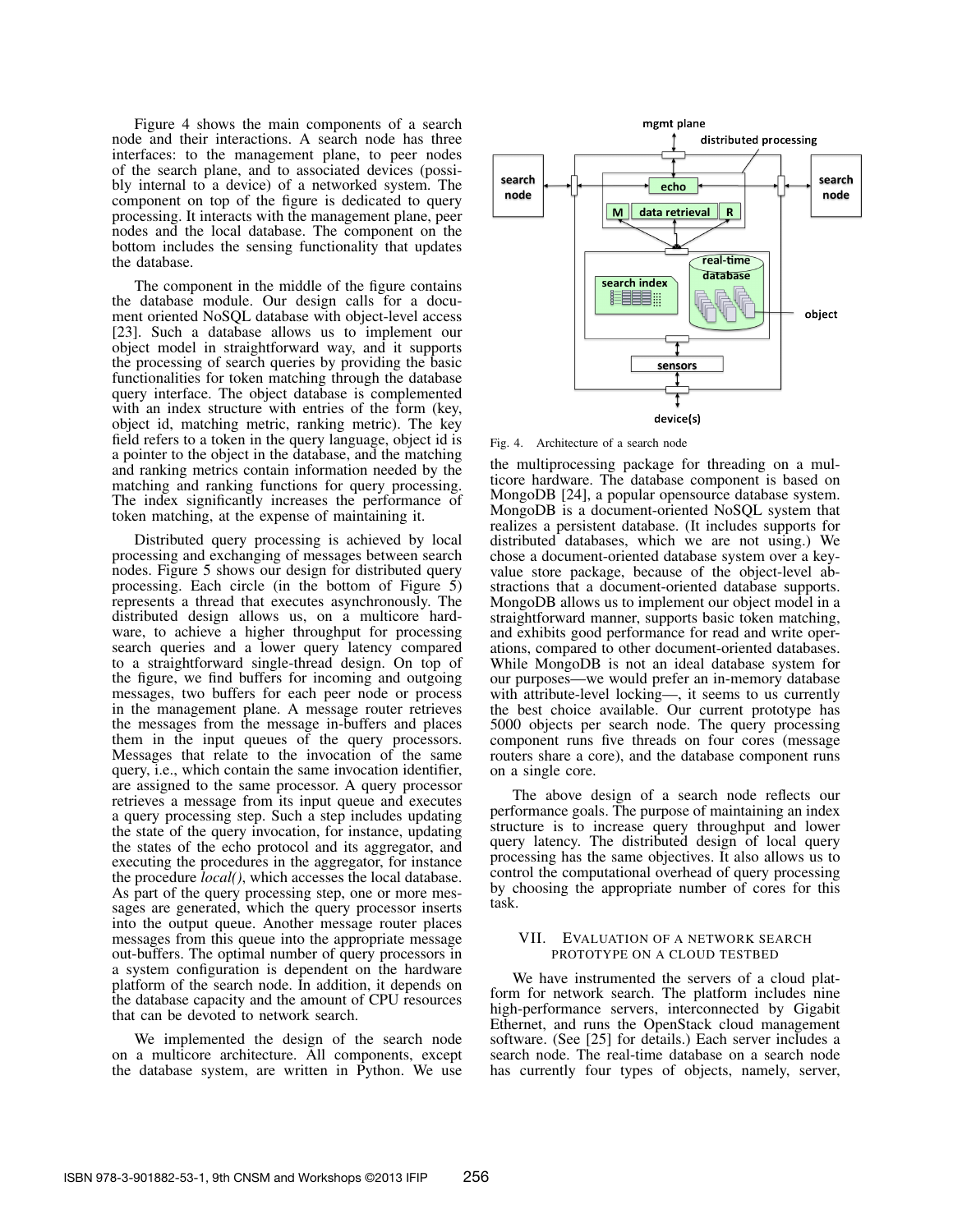

Fig. 5. Concurrent query processing on multicore hardware

virtual machine (VM), application, and customer. There are approximately 5000 objects per search node, where most objects have 20 to 30 attributes. A data sensing component reads system files, such as '/proc' [26], libvirt configuration [27] etc., and populates and periodically updates the objects in the local database at a rate corresponding to their respective lifetime. The network graph that defines the peer relationships between search nodes has small world properties and is currently statically configured. (Each search node has between two and four neighbors.) For all experiments, the matching function in query processing is configured with  $p = 2$ , and the ranking function returns the top 100 objects. Management stations that create query load are run on lower-performing servers of the testbed. A demonstration of this system is presented in [28].

We produce synthetic load for the performance measurements as follows. The query load consists of global search queries with 2 to  $\bar{5}$  tokens each. Tokens are either attribute names, values or attribute-value pairs, with equal probability. The values for the tokens are chosen uniformly at random from the global object space. The number of tokens per query is 2 to 5 with equal probability. Queries are injected using a Poisson process and are sent with equal probability to each search node on the testbed. Note that the global query load is the same as the local query load on a search node, since each query is executed on all servers (see Section V). During an experiment, a search node processes a mix of 75 percent global queries and 25 percent local updates. The Local update load consists of insert object, delete object and refresh attribute operations, with equal probability. The objects and attributes are selected from the local database with equal probability. New objects are randomly created from a schema of four object types. Update operations are invoked on the local database following a Poisson process.

During an experiment, we measure two metrics: first, the latency of each global query, measured from the time the management station sends out a request until it receives the response; second, the CPU utilization on each server that runs a search node.

Before measurements are performed, the real-time databases on the search nodes are initialized using a script and synthetic data. For each run of an experiment, we inject query/update load at specific rates, wait until the system is in steady state, generally around 10 seconds, and take measurements, over a period of some 120 seconds. The query load for the experiments ranges from 25 queries/sec to 700 queries/sec.

We report on three sets of experiments. First, we investigate the latency of global queries in function of the query load. Figure 6 shows the measurement results of runs with query loads ranging from 50 milliseconds to 450 milliseconds. As we expect, both the median latency (more generally, the 25th, 50th, 75th, and 95th percentile), as well as the deviation of the latencies increase with increasing load. Further, up to a load of 200 queries/sec the deviations of the latencies are quite small, with latencies for the 75th percentile well below 100 milliseconds.

Second, we investigate how the number of query processors on dedicated cores affects the query latency. Figure 7 shows four curves, each one relating to a series of experiments for a number of query processors ranging from one to four. The curves show the median latencies. The curve with the three concurrent processors is based on the same measurements as Figure 6. We observe that, for all curves, the query latency increases with load. Beyond a certain load, the latencies rise steeply, which we explain with approaching the capacity of the query processing system. We also observe, for a given latency target, say 200 milliseconds, that the system capacity increases with the number of query processors. Beyond a certain number of processors, three processors in our configuration, the gain in system capacity decreases, an effect we explain by scheduling queries from an increasing number of processors towards a single database access point.

Third, we investigate the computational overhead of network search. Figure 8 shows the CPU utilization of the servers produced by the search nodes in function of the query load, for different number of query processors. As above, the figure shows four curves, for different numbers of query processors. The curves are based on the same measurement results as those used by Figures 6 and 7. Each curve shares a linear segment and flattens out at some query load. We attribute the sudden change of slope in a curve to the query processors becoming overloaded (which we confirmed through other measurements). Recall that we run the experiments on 24 core processors, where each processor can consume up to 4.1% of CPU capacity. The experiment shows that controlling the number of query processors is an effective way of controlling the overhead of the network search system.

The above measurements demonstrate that our prototype can support a load of 200 queries/sec at a latency below 100 milliseconds for the 75th percentile of the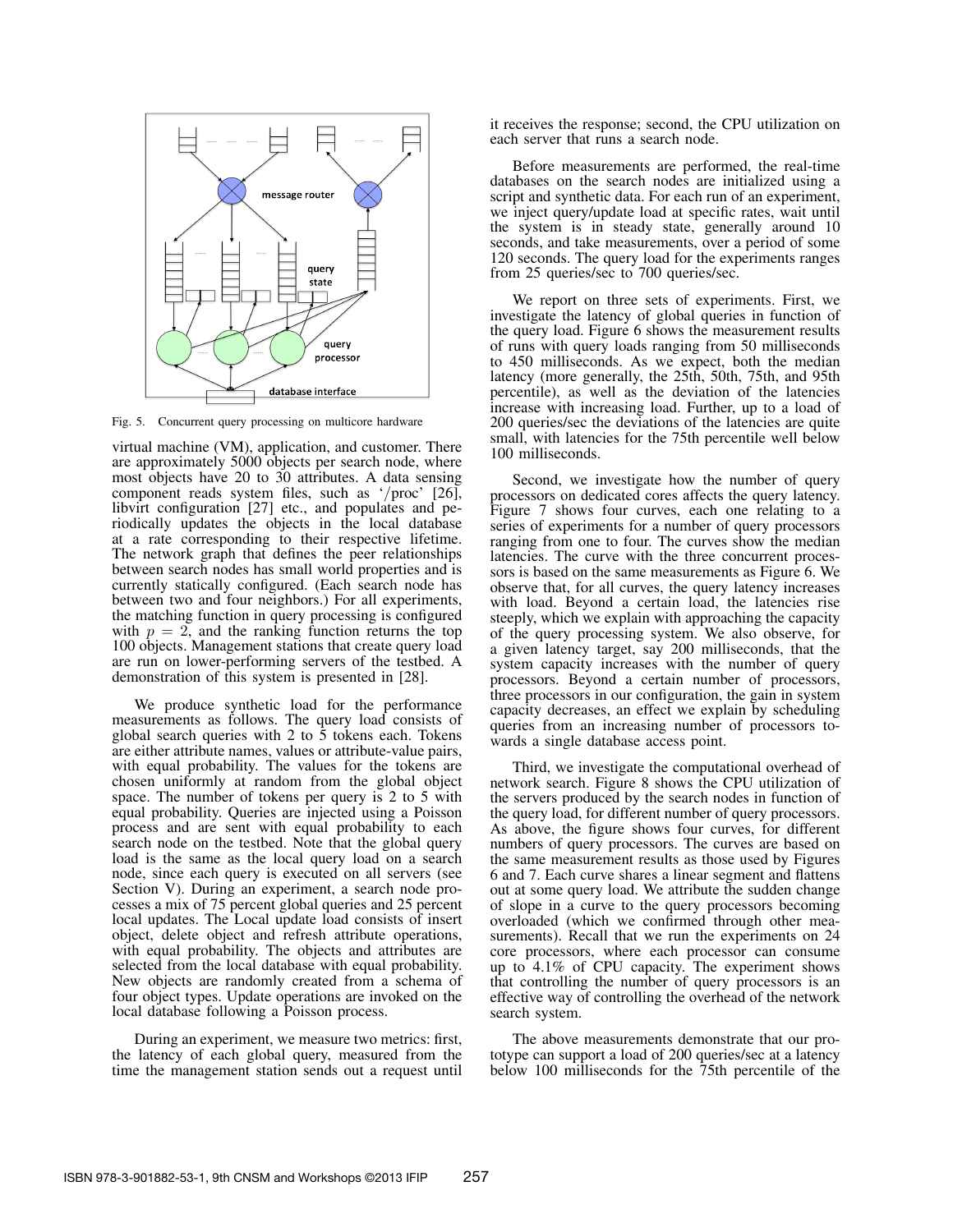

Fig. 6. Latency of global queries for different query loads. Each measurement shows the 25th, 50th, 75th, and 95th percentile value. The node runs three concurrent query processors.



Fig. 7. Impact of concurrency of local query processing on median latency of global queries for different query loads. The curves represent configurations for 1,2,3,4 query processors, each processor execution on a dedicated core.

queries, by using at most 5% of the CPU, when running three query processors on three dedicated cores. Based on the properties of the echo protocol, we conclude that when the system is scaled up to, say, 100,000 nodes, the above performance metrics will stay approximately the same, except for the latency, which will increase.

#### VIII. DISCUSSION

In this paper, we have proposed a set of parameterizable matching and ranking functions for a simple query language that we developed for network search. We have shown how matching and ranking functions can be computed in a distributed and scalable way. Further, we presented the design of a network search node and reported on measurement results from a network search prototype on a cloud testbed.

The semantics for matching and ranking introduced in Section IV-C and IV-D are tailored to networked



Fig. 8. Computational overhead of network search: CPU usage of search node for different query loads and number of concurrent query processors.

systems, but not to specific technologies. For instance, we propose specific matching rules for name resolution or ranking policies that consider freshness of objects. However, up to now, we did not consider specific matching rules for IP networks, for example, although such rules can support powerful explorative search. For instance, given an IP address as a search term, NATaware address matching could match the address to its translated version in another domain. Furthermore, a matching function that exploits the concept of an IP address could match an address to a subnet or vice versa. Also, a flow id could match another flow identifier that belongs to the same application. Lastly, the name of a computing device, for instance, could match data representing the DHCP server that provides the address for the device, or it could match the AAA rules that define the security policy of the device.

The measurements from our prototype system show that it is feasible to build a network search system that can process a load of 200 global queries/sec with an overhead of less than 5% CPU load on our cloud platform. Knowing the design of the system and the properties of the echo protocol that underlies query processing, a back-of-the-envelope calculation shows that a system of 100,000 servers processing the same load would exhibit the same overhead per server and a query latency of below 1 sec.

Up to now we have developed a functionally complete, simple design of a network search system. Much work remains to be done for our design to be effective in practical scenarios. For instance, security and privacy issues need to be addressed, concepts for search space reduction need to be developed, search across multiple domains needs to be investigated, etc.

# **REFERENCES**

[1] M. Uddin, R. Stadler, and A. Clemm, "Management by network search," in *IFIP/IEEE Network Operations and Management Symposium (NOMS 2012), Maui, Hawaii*, April 16 - 20, 2012.